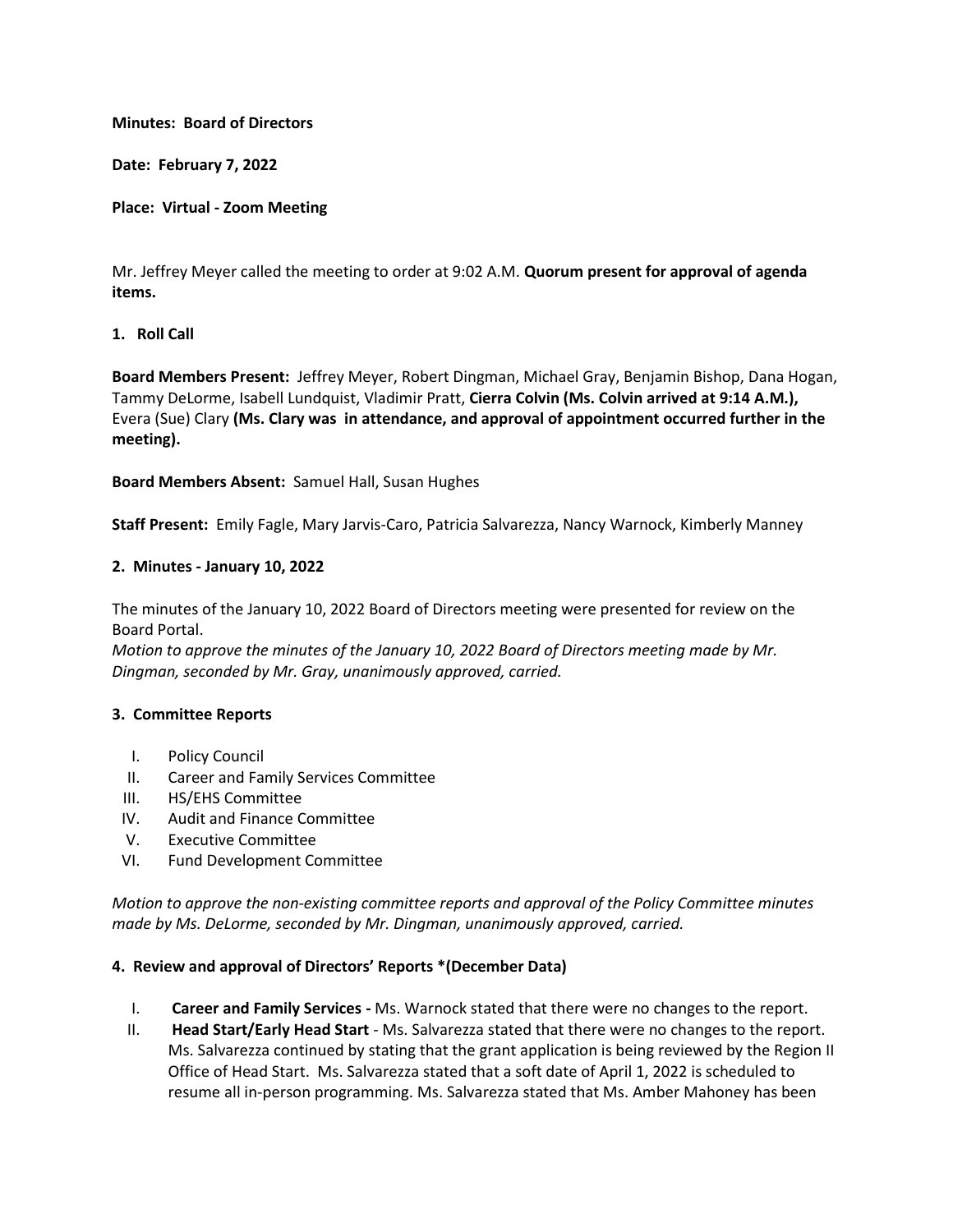hired as Assistant Director of Center Services and Education, with a start date of February 21, 2022. Ms. Salvarezza stated that the date of the Annual Self Assessment is March 17, 2022.

- III. **Human Resources**  Ms. Caro stated that there were no changes to the report.
- IV. **Finance**  Ms. Fagle stated that there were no additions to the report. Ms. Fagle also stated that we are underspent in CSBG CARES, which ends September 30, 2022. An amended application will be submitted to the Department of State this month. Ms. Fagle stated that we continue to be underspent within the two other key sources of funding; WIOA and Head Start grants. A plan for the surplus of Head Start funds is in process. Ms. Fagle stated that not all fraudulent activity on the American Express accounts have been credited to-date, but are expected to be credited and resolved by the end of this month. After speaking with the Amex representative, an added layer of security was placed on all cards, preventing further fraudulent lodging/travel activity.

*Motion to approve Directors' Reports made by Mr. Gray, seconded by Mr. Hogan, unanimously approved, carried.*

**e. Executive Director's Report** - Ms. Fagle stated that the annual appeal mailing, with the support of Trampoline and M&M Digital Printing, has been completed (mailing date of 02/09/2022). Ms. Fagle is optimistic that there will be a positive result of this year's appeal. Ms Fagle stated that the Community Need Assessment is due in September 2022. Therefore, discussions are underway with two consultants to assist with the data collection and analysis component of this process. This will be a high priority project for the incoming Executive Director.

*Motion to approve the Executive Director's Report made by Ms. DeLorme, seconded by Mr. Hogan, unanimously approved, carried.*

# **5. Action Items**

# **a. Approval of Carry Over Balance Application**

*Motion to approve the Carry Over Balance Application, contingent upon the approval of the Policy Council at their meeting on February 16th, made by Mr. Dingman, seconded by Mr. Hogan, unanimously approved, carried.*

# **b. Approval of revision to the Employee Handbook**

Revision to "Section 2.004 Wage and Salary policy - Subsection 1D – Temporary Work in another Title - 1. Non-Exempt Employees"

*Motion to approve the revision to the Employee Handbook, Wage and Salary Policy, Section 1:D, Temporary Work In Another Title, made by Mr. Hogan, seconded by Mr. Gray, unanimously approved, carried.*